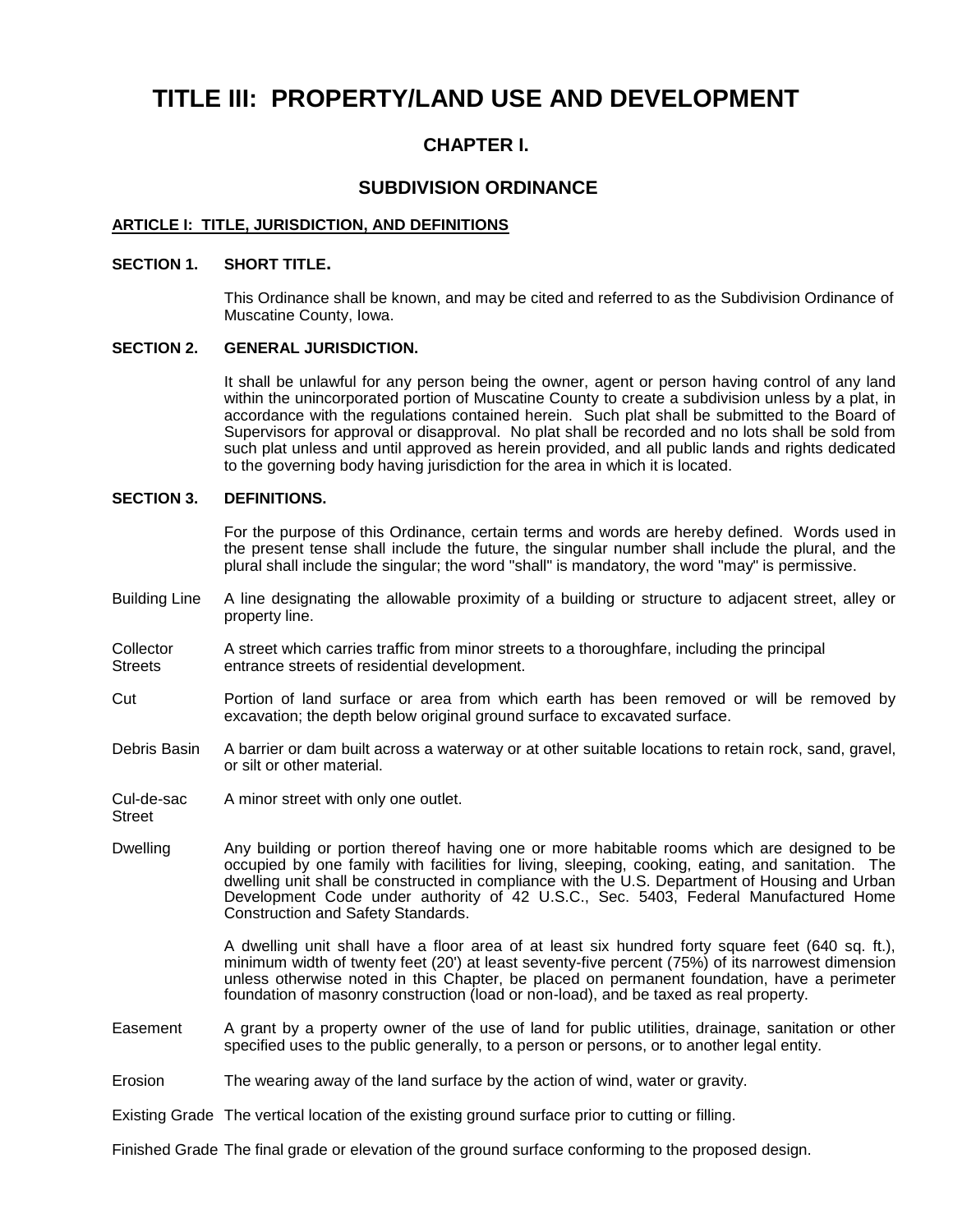- Grading Any stripping, cutting, filling, stockpiling, or any combination thereof and shall include the land in its cut filled condition.
- Half Street A street bordering one or more property lines of a tract of land in which the developer has allocated but part of the ultimate right-of-way width.

Lot A lot is a parcel land of at least sufficient size to meet minimum zoning requirements for its intended use, coverage and area, and to provide such yards and other open space as are herein required. Such lot shall have frontage on a public street or private street and may consist of:

- a. A single lot of record;
- b. A portion of a lot of record;
- c. A combination of complete lots of record; of complete lots of record and portions of lots of record; or of portions of lots of record; and
- d. A parcel of land described by metes and bounds; provided that in no case of division or combination shall any residual lot or parcel be created which does not meet requirements of this ordinance.

Marginal A minor street which is parallel and adjacent to a thoroughfare, and which, provides Access Street access to abutting properties and protection from through traffic.

Manufactured A factory built structure, which is manufactured or constructed under the authority of 42 Home U.S.C., Sec. 5403 and is to be used as a place for human habitation as defined by a dwelling unit, but which is not constructed or equipped with a permanent hitch or other device allowing it to be moved other than for the purpose of moving to a permanent site, and which does not have permanently attached to its body or frame any wheels or axles. Any factory-built structure used for human habitation, which does not meet all the above requirements is considered a mobile home and shall be regulated as a mobile home.

- Minor Street A street of limited continuity used primarily for access to abutting properties and the local needs of a neighborhood.
- Mobile Home A factory-assembled structure equipped with the necessary service connections, designed so as to be readily transported on its own chassis and be designed to be used for residential purposes with or without a permanent foundation. Such a structure shall be considered a mobile home whether or not the original running gear, axles, and tongue or hitch have been removed.
- Mulching The application of plant or other suitable materials on the soil surface to conserve moisture, hold soil in place, and aid in establishing plant cover.

Natural Ground The ground surface in its original state before any grading, excavation, or filing.

- **Surface**
- Pedestrian A right-of-way across or within a block, for use by pedestrian traffic whether designated Way extends a pedestrian way, crosswalk or other name.
- Permanent A site-built or site-assembled system of stabilizing devices when running gear assembly Foundation is removed. It must be capable of transferring design dead loads and live loads required by Federal regulations, and other design loads unique to local home sites, wind, seismic, soil, and water site conditions that may be imposed on the structure. The foundation shall be to a depth of not less than forty-two inches (42") below grade and constructed of materials approved by Sections 25 or 26 of the Uniform Building Standards, dated 1982.
- Plat A map, drawing or chart of a subdivision.
- Sediment Solid material, both mineral and organic, that is in suspension, is being transported, or has been moved from its site of origin by air, water, or gravity as a product of erosion.

Slope Degree of deviation of a surface from the horizontal, usually expressed in percent or degree.

Soil All unconsolidated mineral and organic material of whatever origin that overlies bedrock which can be readily excavated.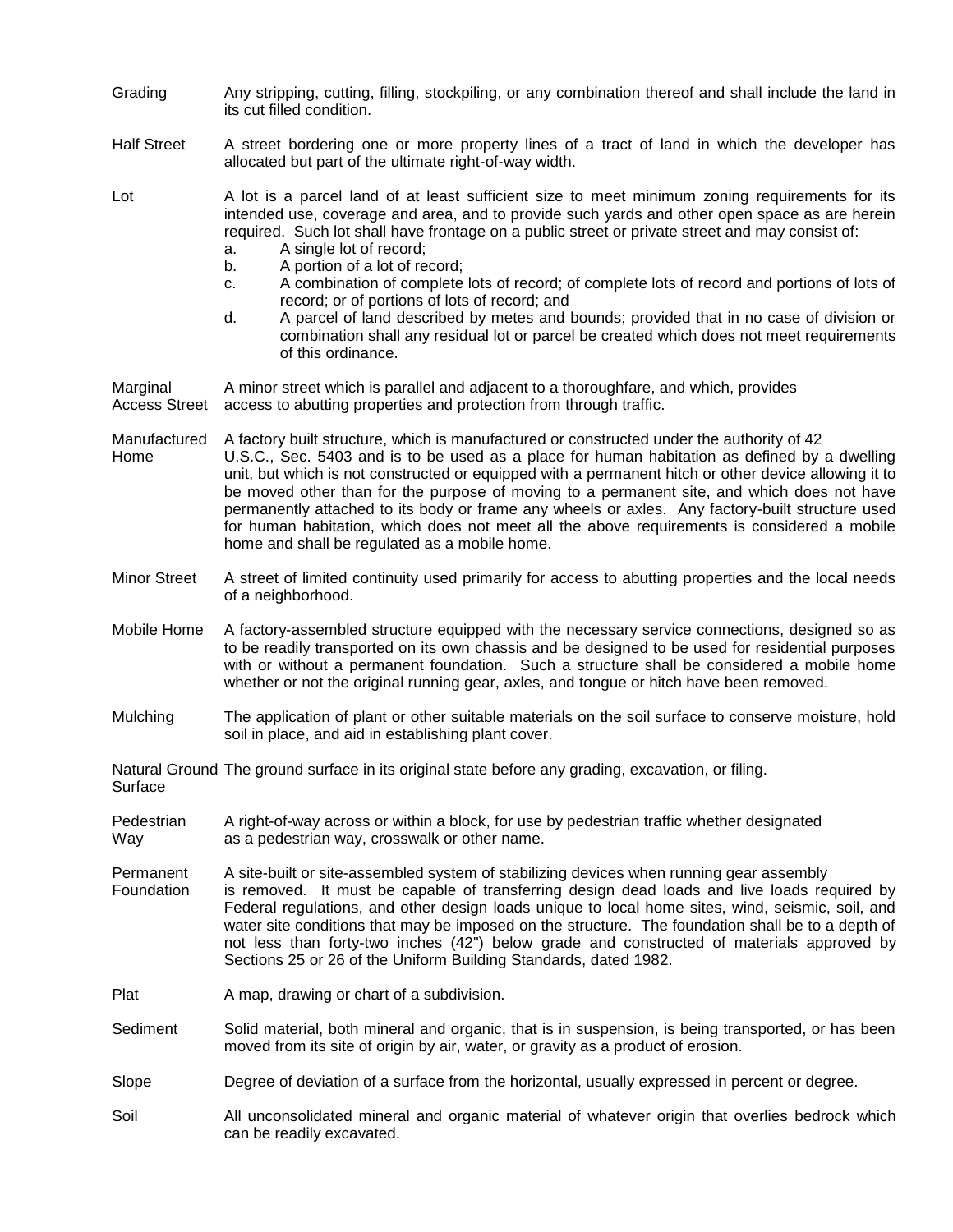- Stripping Any activity which removes or significantly disturbs the vegetative surface cover including clearing and grubbing operations.
- Subdivider Any individual, firm, association, syndicate, partnership, corporation, guardian, attorney, trust, or any other legal entity commencing proceedings under the regulations of this Ordinance to effect a subdivision of land hereunder for himself or herself or for another or for others.
- Subdivision The division of a lot, tract or parcel of land into two or more lots, sites or other divisions of land for the purpose, whether immediate or future, of sale or building and, when appropriate to the context, relates to the process of subdividing or to the lands or area subdivided. The following divisions shall not be considered subdivisions within the jurisdiction of this Ordinance where no new streets, roads or other areas intended for public use are involved: (a) divisions of land for agricultural purposes into parcels of forty (40) acres or more not involving any new road, street, easement or other dedication; (b) divisions of property by testamentary or intestate provisions; (c) divisions of property upon court order; and, (d) divisions of land created by right-of-way acquisitions by a governmental unit.
- Surveyor A registered, licensed, certified, or public land surveyor in good standing with the registration board of this state, whose education, training and experience qualify him to perform all of the acts of subdividing required of a surveyor by this Ordinance.
- Temporary Stabilization of erosive or sediment producing areas.
- **Protection**
- Thoroughfare A public right-of-way with a high degree of continuity and serving as an arterial traffic-way between various districts.

Vegetative Stabilization of erosive or sediment producing areas by covering the soil with:

- Protection a. Permanent seeding, producing long-term vegetative cover, or
	- b. Short-term seeding producing temporary vegetative cover, or
	- c. Sodding, producing areas covered with a turf perennial sod-forming grass.

## **ARTICLE II: PRELIMINARY PLAT**

## **SECTION 1. APPROVAL AND ACCEPTANCE PROCEDURE.**

The following procedures shall be followed in order to secure approval of a preliminary plat:

- **1.1** Any owner or subdivider who wished to secure the County Zoning Commission and County Board of Supervisors approval of his proposed plat and subdivision shall submit to the County Zoning Commission and County Board of Supervisors three (3) print copies and one (1) digital copy, in a format specified by the County Zoning Administrative Officer, of said plat and other required information.
- **1.2** The County Zoning Commission and County Board of Supervisors shall study such preliminary plat and other information received from the Muscatine County Board of Health, the Muscatine Soil Conservation District, and the County Engineer and shall within sixty (60) days of receipt, approve or reject such plat and plan. The approval of the preliminary plat and plan shall constitute authorization for preparation and submission of the final plat and plan for approval by the County Zoning Commission and County Board of Supervisors.
- **1.3** The Preliminary Plat shall not be approved unless it includes a complete plan for soil erosion and sediment control, developed in accordance with the technical standards and specifications of the Muscatine Soil Conservation District and approved by the Soil Conservation District. The subdivider shall attach a statement to the erosion and sediment control plan certifying that the construction and/or development will be done in accordance with the plan. Within thirty (30) days of the receipt of the materials from the County Zoning Administrative Officer, the Soil Conservation District shall notify in writing the County Zoning Administrative Officer that the erosion and sediment control plan has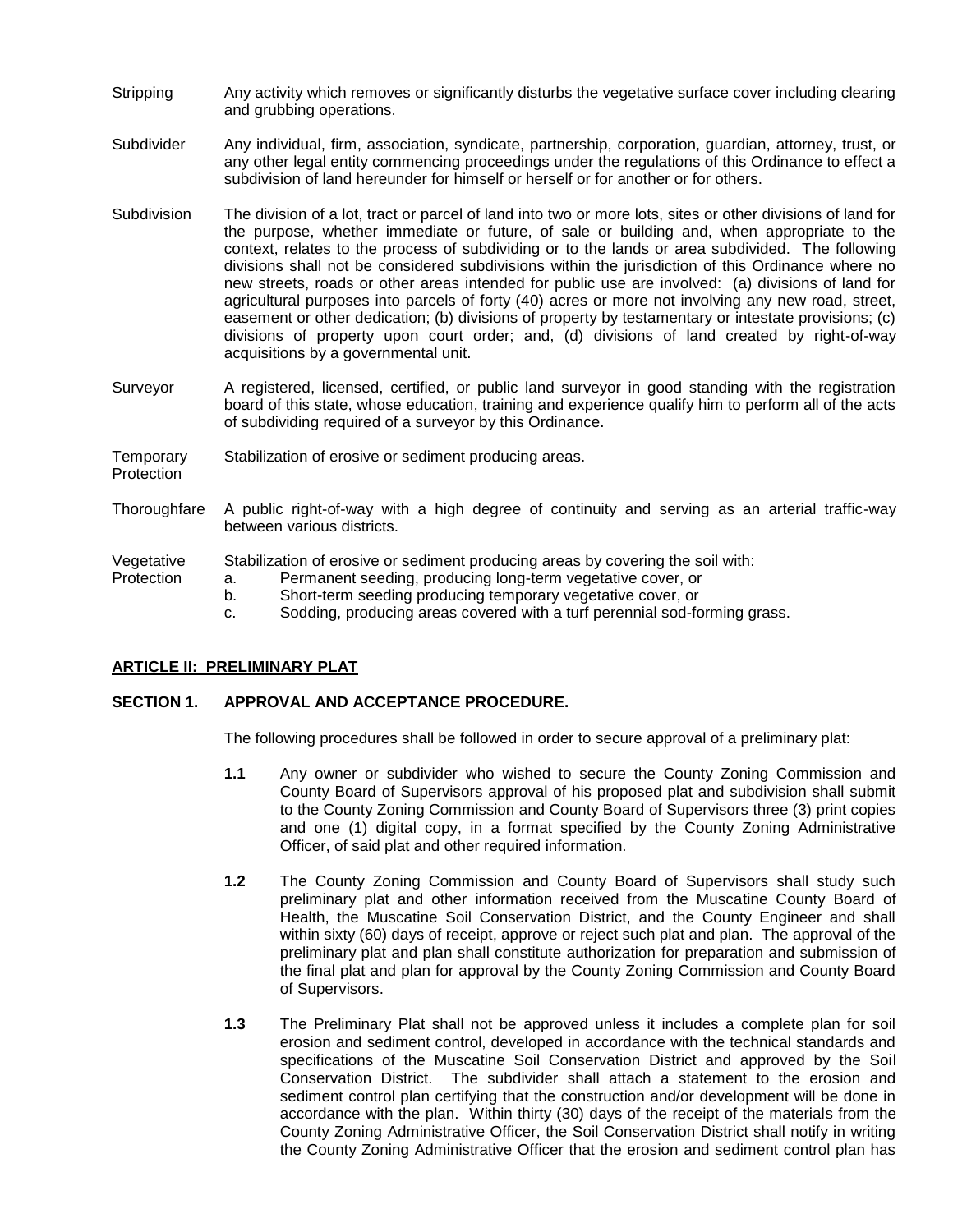been (1) approved, (2) approved subject to modification, or (3) disapproved. If disapproved, the Soil Conservation District shall submit to the County Zoning Administrative Officer, a statement setting forth reasons for disapproval, and indicating in what way this plan fails to conform to the technical standards and specifications of the Soil Conservation District.

- **1.4** The County Zoning Commission and County Board of Supervisors may direct that the owner or subdivider attend any deliberation on the submitted plat and plan.
- **1.5** The County Zoning Commission and County Board of Supervisors may reject any plat and plan with specific recommendations to the owner or subdivider.
- **1.6** If a final plat is not filed within twelve (12) months of receiving approval of the preliminary plat and plan or an extension of time is not authorized by the County Zoning Administrative Officer, the approval of the preliminary plat becomes null and void.

## **SECTION 2. PRELIMINARY PLAT REQUIREMENTS.**

Preliminary plat requirements, which shall be met before plat and plan will be considered by the County Zoning Commission shall set out:

- **2.1** The proposed name of subdivision.
- **2.2** The location by section, township and range and by other legal description.
- **2.3** The names and addresses of the owner or subdivider of tract and engineer or person preparing plat and information.
- **2.4** A plat and plan drawn shall be both clearly stated and graphically illustrated by a bar scale drawn on every sheet showing any portion of the lands subdivided.
- **2.5** The points of compass.
- **2.6** The date of preparation.
- **2.7** The boundary line of the proposed subdivision.
- **2.8** The approximate total area in the subdivision.
- **2.9** The location of existing public ways with improvements, railroad and utility right-of-ways, parks and other public open spaces, permanent buildings and structures, easements, section and township lines within proposed boundaries and to a distance of two hundred feet (200') beyond the tract.
- **2.10** The location and size of existing sewers, water mains, culverts and other underground facilities within and to a distance of two hundred feet (200') of the tract.
- **2.11** The boundary lines, names of owners, and zoning classification of adjoining unsubdivided or subdivided land within two hundred feet (200') of the tract.
- **2.12** A topographic map of the property showing contour intervals of two feet (2') shall be required by the County Zoning Commission.
- **2.13** The layout of proposed right-of-way widths and street names. Street naming shall conform to the Rural Address System Ordinance.
- **2.14** The proposed location and width of lot lines, building lines, pedestrian ways and utility easements.
- **2.15** The zoning classification of the subdivision.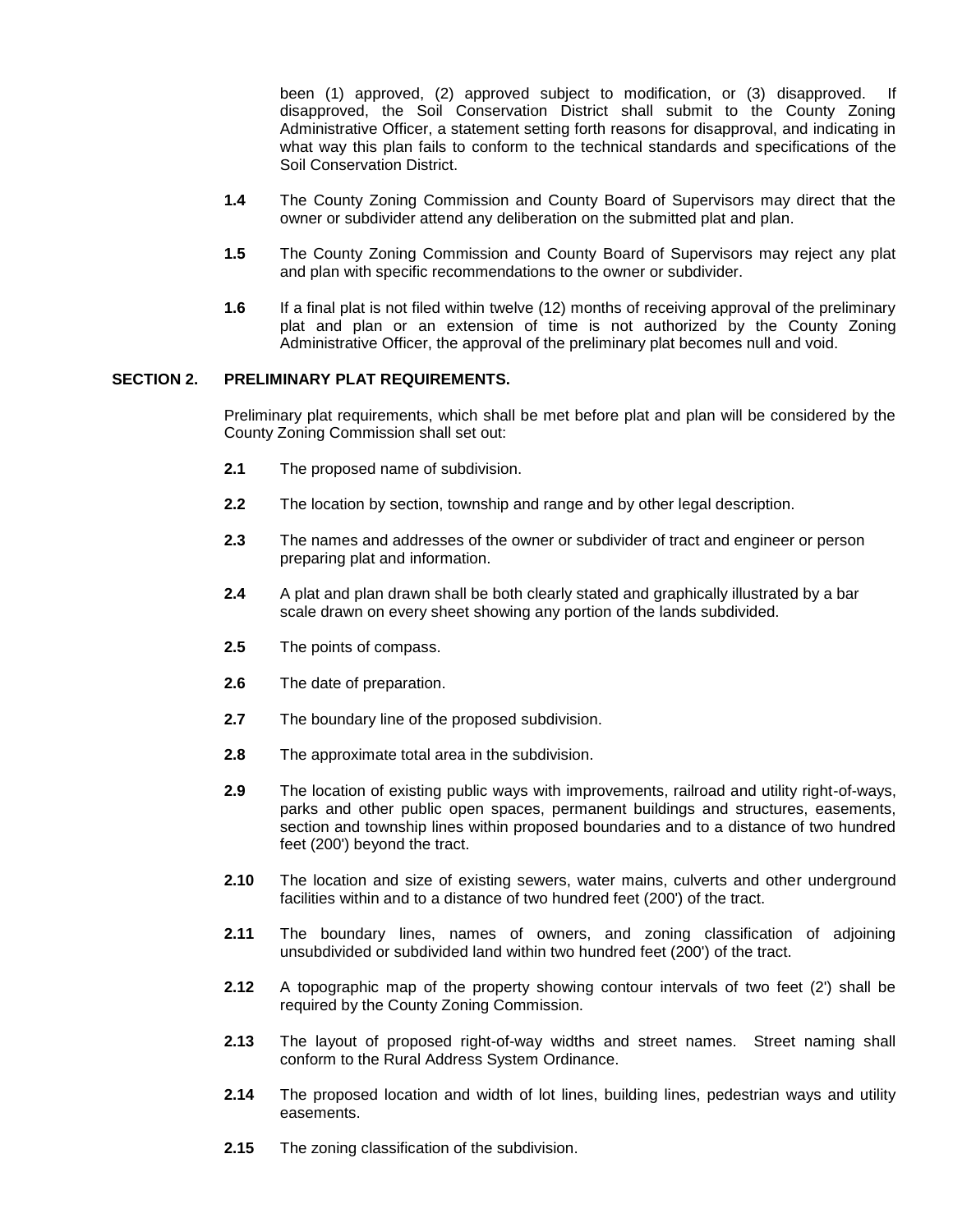- **2.16** The type of street cross section and type of surfacing.
- **2.17** The location of existing and proposed sanitary sewer lines and public disposal system, or location of existing and proposed individual septic tanks and absorption system.
- **2.18** The location of individual wells and fire wells or hydrants.
- **2.19** The location of all existing buildings and structures.
- **2.20** The location of all components and facilities of an approved Storm Water Management Plan, as required in Chapter II. Zoning Ordinance, Article XVI, Section 6 for Muscatine County.

## **SECTION 3. EROSION AND SEDIMENT PLAN REQUIREMENTS.**

Two (2) copies of the plan for reducing erosion and controlling sediment on the subdivision site during and after construction, prepared in accordance with these regulations and soil loss limits established and adopted by the Muscatine Soil Conservation District shall be submitted to the County Zoning Commission.

- **3.1** The erosion and sediment control plan shall include as a minimum the following information for the entire tract of land, whether or not the tract will be developed in stages:
	- **3.11** Such soils information and interpretations pertaining to the site as may be available from the Soil Conservation District.
	- **3.12** Plans and specifications of soil erosion and sedimentation control measures to be applied to the site in accordance with the official standards and specifications of the Soil Conservation District.
	- **3.13** A timing schedule indicating the anticipated starting and completion dates of the development sequence and the time of exposure of each area prior to the completion of effective erosion and sediment control measures.
- **3.2** Practical combinations of the following general principles will provide effective erosion and sediment control when properly planned and installed:
	- **3.21** The development plan shall be adapted to the topography and soils so as to create the least erosion potential.
	- **3.22** Grading or alteration of land within the one hundred (100) year flood plain of watercourses will not be permitted unless sufficient technical data is presented to assure that such changes will not adversely affect erosion, sedimentation or stream flow characteristics.
	- **3.23** Planned permanent vegetation or improvements, such as streets and storm sewers, including other facilities for conveying storm runoff in a safe manner, shall be installed before other development occurs. An exception may be granted where following development will destroy the above planned permanent vegetation or improvements.
	- **3.24** Indiscriminate land clearing and baring shall be avoided. Natural vegetation shall be retained and protected where it does not conflict with development. Valuable trees in particular shall be saved by protecting from mechanical injury and from earth cut or fill beneath the canopy.
	- **3.25** Where inadequate vegetation exists, temporary or permanent vegetation shall be established.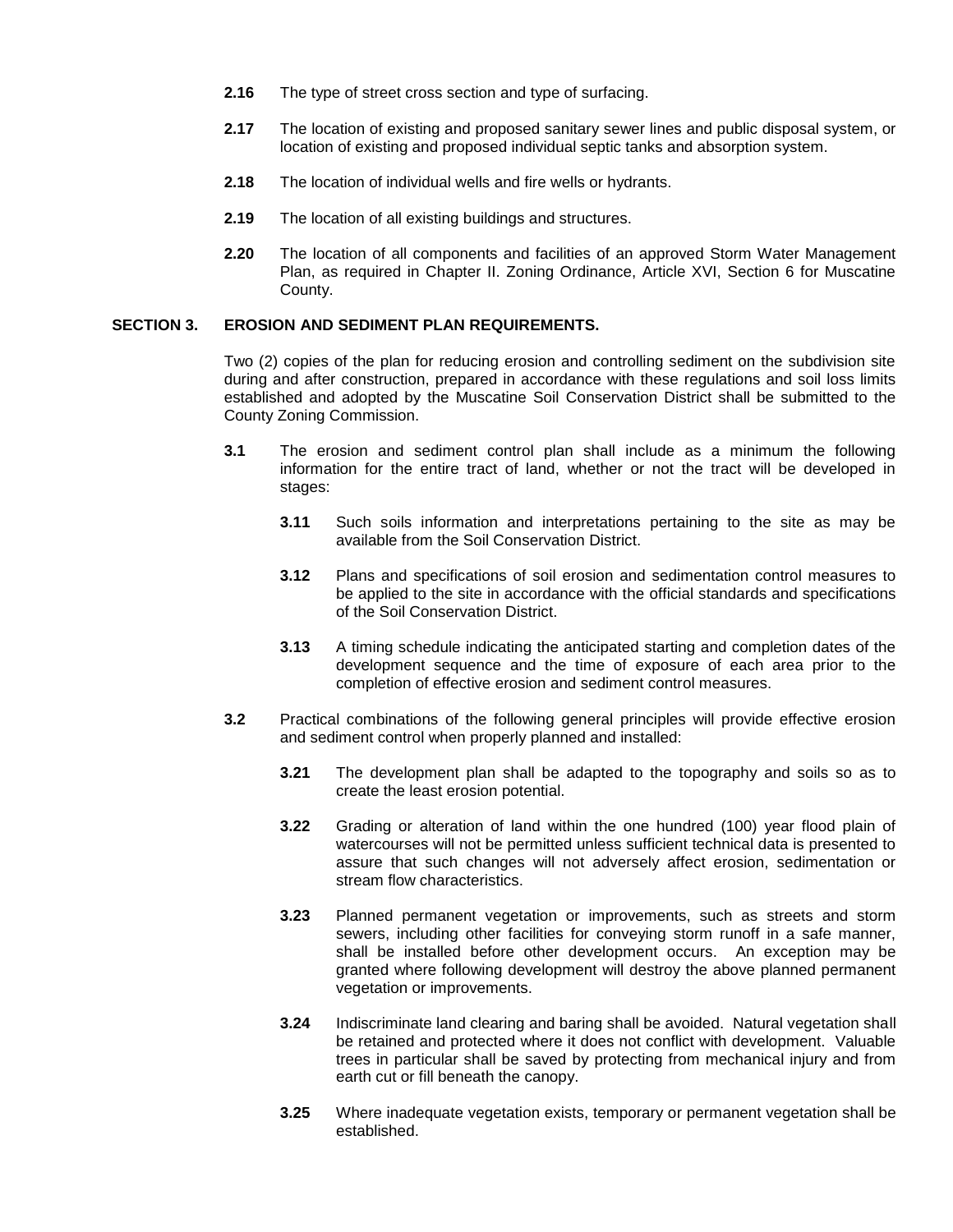- **3.26** The smallest practical area of land shall be exposed at any one time during development.
- **3.27** Land will not be exposed more than one month before either temporary or permanent erosion and sediment controls are installed.
- **3.28** Critical areas exposed during construction shall be protected with temporary vegetation and/or mulching. Where these areas are subject to damage by runoff from lands above, provisions shall be made for safely diverting or conveying such overflows.
- **3.29** Sediment basins (debris basins, desilting basins, or silt traps) shall be installed and maintained to remove sediment from run-off waters from land undergoing development.
- **3.30** Provisions shall be made to safely convey or temporarily store increased storm runoff resulting from land use and management changes associated with the development.
- **3.31** Topsoil shall be stockpiled and protected by temporary vegetation or mulching and returned to exposed areas after grading and development is complete.
- **3.32** Permanent vegetation and structures shall be installed area by area as development is completed.
- **3.33** All measures undertaken to reduce erosion and control sediment shall be in conformance with the official technical standards and specifications of the Muscatine Soil Conservation District.

## **ARTICLE III: FINAL PLAT**

#### **SECTION 1. APPROVAL AND ACCEPTANCE PROCEDURE.**

The following procedures shall be followed in order to secure approval of a final plat:

- **1.1** The owner or subdivider shall, within twelve (12) months of receiving approval of this preliminary plat and plan file with the County Zoning Commission for its approval or rejection the original and five (5) print copies and one (1) digital copy, in a format specified by the County Zoning Administrative Officer, of the final plat and plan of the proposed subdivision. The original shall be on white paper of not less than twentypound weight without watermarks or other visible inclusions. Each document shall be of sufficient legibility to produce a clear reproduction. Printing on one side only. Black ink or dark blue ink.
- **1.2** The County Zoning Administrative Officer shall review the final plat and additional materials to determine if any changes have been made between the approved preliminary plat and the proposed final plat. If the County Zoning Administrative Officer determines there have been no changes, he shall be authorized and it shall be standard practice to waive the review by the County Engineer and Muscatine Soil Conservation District, and to present the final plat directly to the County Zoning Commission.
- **1.3** Before approval is given to a final plat and plan that required reviews by the County Engineer and Muscatine Soil Conservation District all recommendations shall be attached; the County Zoning Commission shall study and approve or reject the final plat and plan; and the County Zoning Commission shall note such approval, on the plat and plan, over the signature the Chairperson of the County Zoning Commission.
- **1.4** Upon approval by the County Zoning Commission, said plat and plan shall be submitted by the Commission to the County Board of Supervisors for final approval and acceptance of all easements. Streets, ways, parks or public areas will not be dedicated and accepted by the County as public responsibility unless the County deems the improvements as a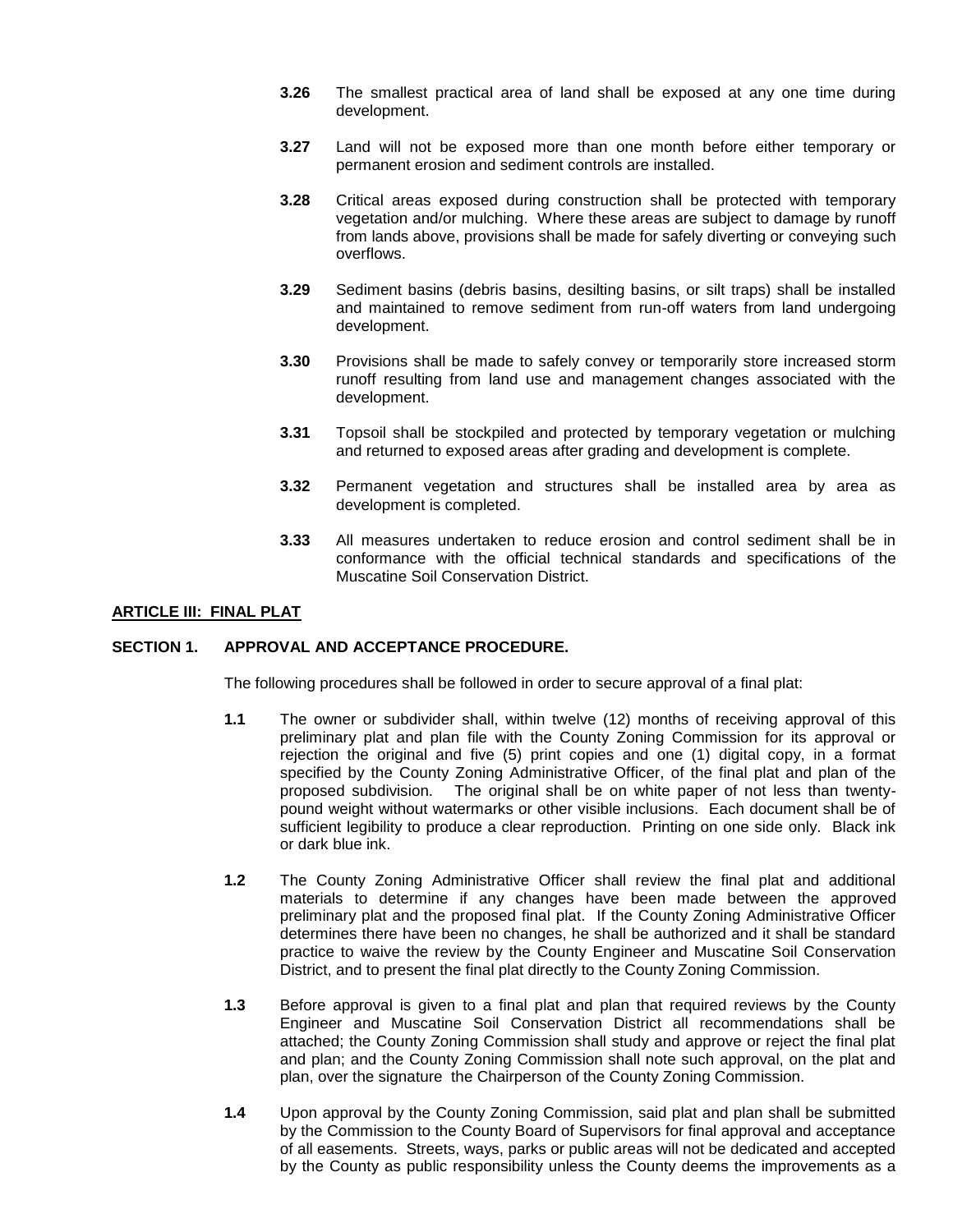necessity for the public good of the County residents. All improvements to be dedicated to the County will meet the specifications and standards of the County Board.

- **1.5** If the County Zoning Commission does not approve the final plat and plan of a subdivision, the County Board of Supervisors may approve said plat and plan by a twothirds (2/3) vote of the entire membership of the Board. Provisions for the acceptance of easements, streets, ways, parks or public areas will be the same as provided in Subsection 1.4.
- **1.6** After approval of the final plat and plan by the County Board of Supervisors, the County Zoning Commission shall notify the owner or subdivider. Any approval shall be null and void if the plan is not recorded, in exact form approved, with the Muscatine County Recorder. Upon certification by the Recorder that copies of the plat are true, two copies of the plat, on linen or plastic film shall be provided to and filed by the Muscatine County Zoning Administrative Officer and one copy of the plat shall be provided to and filed by the Muscatine County Recorder, Auditor and Assessor.
- **1.7** Approval of the final plat by the County Board of Supervisors shall be null and void if the plat is not recorded within ninety (90) days after the date of approval unless an application for an extension of time is made in writing during said ninety (90) day period to the County Board of Supervisors and approved. Requests for an extension after the ninety (90) day period must be in writing and will be subject to a fee set by the Board of Supervisors.

## **SECTION 2. FINAL PLAT REQUIREMENTS.**

- **2.1** All information shown on the preliminary plat, except topographic data, shall be shown on the final plat.
- **2.2** The size of each sheet shall be no larger than eleven inches (11") by seventeen inches (17") overall or the size the Muscatine County Recorder is able to scan, copy and record with a marginal line drawn, placed so as to leave a one-half inch  $(2/2)$ " margin on each of three (3) sides and one and one-half inch (1-1/2") margin on the binding side.
- **2.3** Whenever more than one (1) sheet must be used to accurately portray the lands subdivided, each sheet must show the particular number of that sheet and the total number of sheets included, as well as clearly labeled match lines to show where other sheets adjoin.
- **2.4** The scale used shall be both clearly stated and graphically illustrated by a bar scale drawn on every sheet showing any portion of the lands subdivided.
- **2.5** The name of the subdivision shall be shown in bold letters inside the margin at the top of each and every sheet included.
- **2.6** A prominent north arrow shall be drawn on every sheet included, showing any portion of the lands subdivided, when possible it shall be placed in the upper right-hand corner. The bearing reference shall be clearly stated below each north arrow shown.
- **2.7** All monuments to be of record must be adequately described and clearly identified on the plat. Where additional monuments are to be set subsequent to the recording of the plat as provided in Sub-section 30.05 the location of such additional subordinate monuments shall be shown by a district symbol noted on the plat as representing subordinate monuments.
- **2.8** Sufficient survey data shall be shown to positively describe the bounds of every lot, block, street, easement, and other areas shown on the plat, as well as the outer boundaries of the lands subdivided.
- **2.9** A licensed land surveyor shall certify that the plat represents a survey made by him and that monuments and markers shown thereon exist as shown.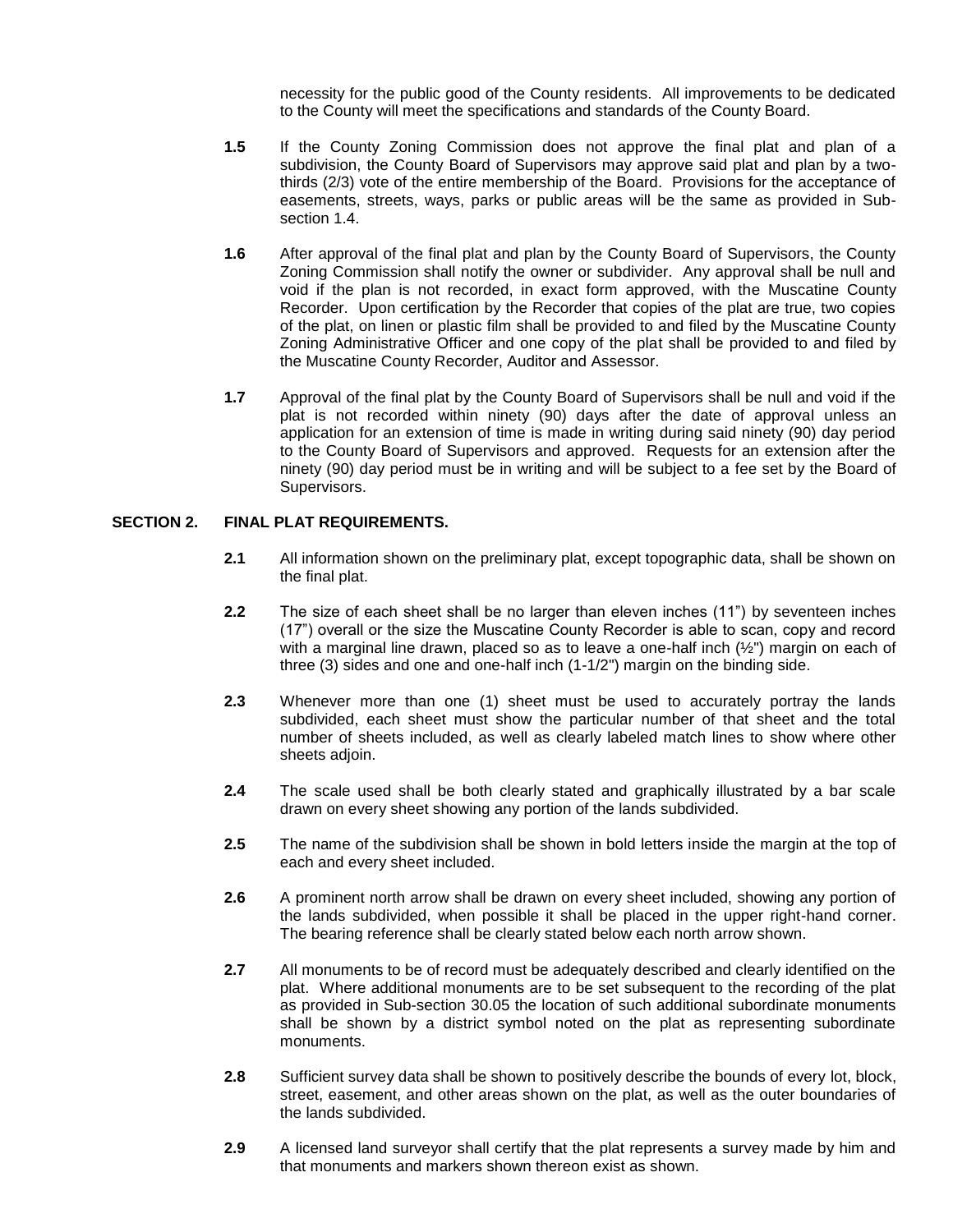- **2.10** All distances shall be shown in feet and to the nearest one-hundredth foot, and in accordance with the definition of a foot adopted by the United States Bureau of Standards. All measurements shall refer to the horizontal plane.
- **2.11** The course of every boundary line shown on the plat shall be indicted by a direct bearing reference or by an angle between it and an intersecting line having a shown bearing except where such line has an irregular or constantly changing course, as along a body of water, or where its description is better illustrated by measurements shown at points or intervals along a meander line having shown courses. All bearing and/or angles shown shall be given to the nearest minute of arc, or to a small fraction to be stated in seconds or arc.
- **2.12** Curve data shall be stated in terms of radius, central angle, and tangent, or length of curve, and unless otherwise specified by local ordinance, curve data for streets of uniform width may be shown only with reference to the centerline, and lots fronting on such curves may show only the chord bearing and distance of such portion of the curve as is included in their boundary; in all other cases the curve data must be shown for the line affected.
- **2.13** When any lot or portion of the subdivision is bounded by an irregular line, the major portion of the lot or subdivision shall be enclosed by a meander line showing complete data with distance along all lines extending beyond the enclosure to the irregular boundary shown with as much certainty as can be determined or as "more or less" if variable. In all cases the true boundary shall be clearly indicated on the plat.
- **2.14** All interior excepted parcels shall be clearly indicated and labeled, "not a part of this plat."
- **2.15** All adjoining properties shall be identified, including lines of adjoining streets and alleys with their widths and names, and where such adjoining properties are a part of a recorded subdivision the name of that subdivision shall be shown. If the subdivision platted is a resubdivision of a part or the whole of a previously recorded subdivision, sufficient ties shall be shown to controlling lines appearing on the earlier plat to permit an overlay to be made; the fact of its being a resubdivision shall be stated as a subtitle following the name of the subdivision wherever it appears on the plat.
- **2.16** The purpose of any easement shown on the plat must be clearly stated, and shall be confined to only those that deal with public utilities, such as gas, power, telephone, water, and such drainage easements as deemed necessary for the orderly development of the land encompassed within the plat. All such easements relative to their usage and maintenance must be approved by the governing or jurisdictional body or their agent prior to recording of the final plat.
- **2.17** No strip of land shall be reserved by the subdivider unless the same is of sufficient size and shape to be of some practical use or service.
- **2.18** All blocks must be numbered or lettered in consecutive order. All lots within each block must be numbered in consecutive order. All streets must be named, numbered, or lettered in accordance with the Rural Address System Ordinance.
- **2.19** The purpose of all areas dedicated to the public must be clearly indicated or stated on the plat.
- **2.20** All protective covenants or private restrictions pursuant to Article V, Section 2 of this ordinance shall be shown on the plat and correctly referenced.
- **2.21** The proper acknowledgment of owners and mortgages accepting said platting and restrictions shall be shown on the plat.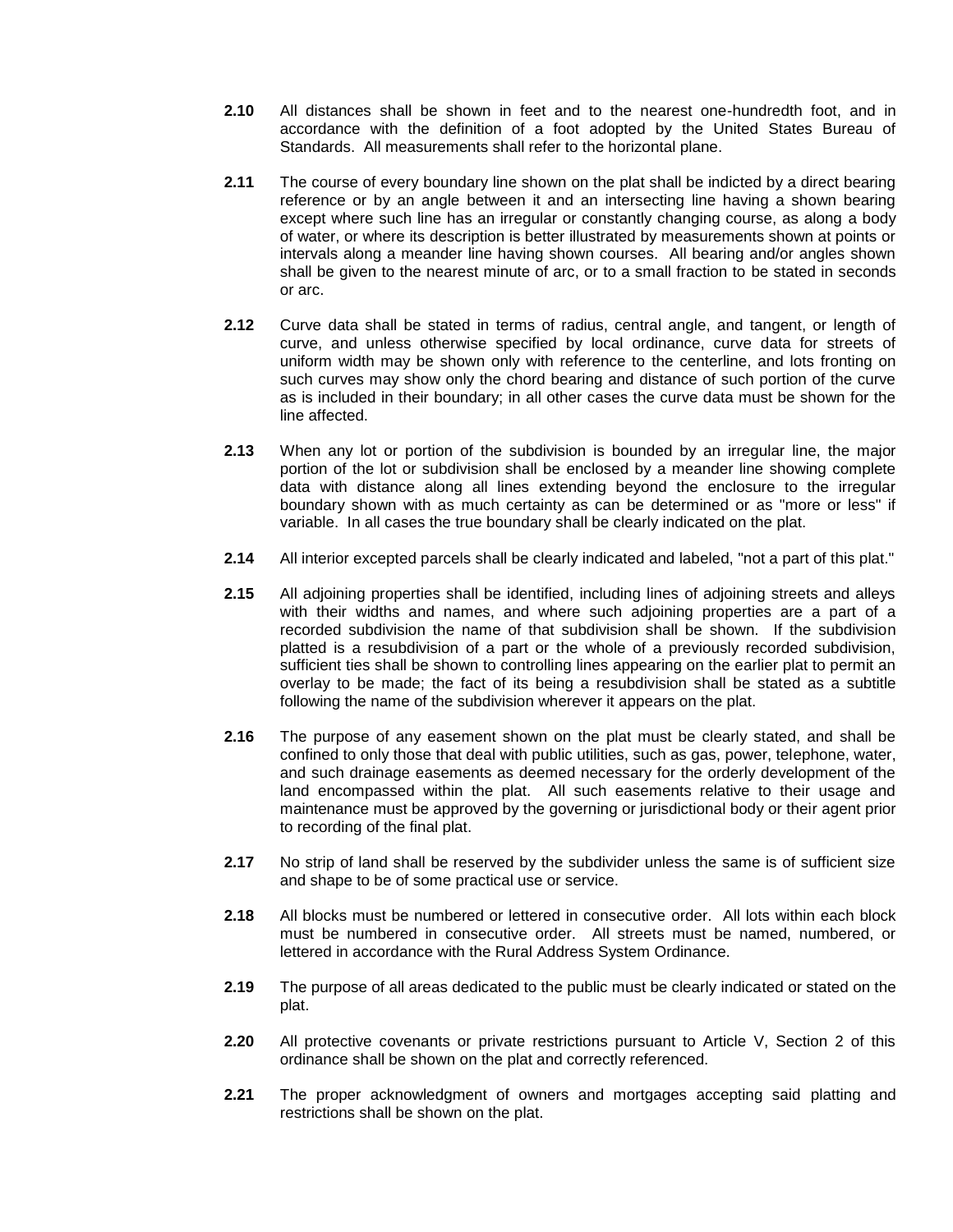- **2.22** When a proposed entrance of the subdivision is onto a county road, the approval of the County Engineer regarding such entrance shall be appended to the plat; except, where such control is exercised by the Iowa Department of Transportation and then the approval of this body shall accompany the final plat.
- **2.23** The following access provisions shall be compiled with:
	- **2.231** Entrances to individual lots will not be approved from any established public highway.
	- **2.232** Access to all lots shall be from the streets in the subdivision.
	- **2.233** When a proposed subdivision abuts and extends along a public highway, access must be from a frontage road located parallel to and between the right-of-way and the subdivision. The frontal road shall be set back so as to permit an increase in the right-of-way of the public highway.
	- **2.234** Connections of proposed streets or frontal roads with the established public road shall be spaced a minimum of six hundred sixty feet (660') apart, unless the County Engineer recommends exceptions, which may be granted on account of adequate sight distances or other engineering reasons.
	- **2.235** When any single lot is laid out along a public highway which requires an entrance from the public highway, consideration must be given for sufficient distance back of the right-of-way line of the public road to establish a frontal road if there is any possibility of additional lot sales in the future.

## **SECTION 3. VACATION OF PLATS BEFORE LOTS SOLD.**

The following procedures shall be followed in order to vacate any final plat before any plated lots have been sold:

- **3.1** Any final plat may be vacated by the subdivider thereof, with the consent of a majority of the entire membership of the County Board of Supervisors, at any time before the sale of any lots, by a written instrument declaring the same to be vacated, executed, acknowledged, and recorded in the same office with the plat to be vacated, and to divest all public rights in the streets, alleys, and public grounds described therein.
- **3.2** Any part of a final plat may be vacated pursuant to Sub-section 3.1.
- **3.3** Nothing contained in this section shall authorize the closing or obstruction of highways.
- **3.4** When any part of a final plat is vacated, the owners of the lots may enclose the streets and public grounds adjoining them in equal proportion, except as provided in Sub-section 3.6.
- **3.5** The Muscatine County Recorder shall write across that part of the plat so vacated the word "vacated", and make a reference on the same to the volume and page in which the instrument is recorded.
- **3.6** Vacations made under this section shall not be construed to affect any lands lying within the County which have been dedicated or deeded and have been accepted by the County for public parks or other public purposes.

## **SECTION 4. VACATION OF PLATS AFTER LOTS SOLD.**

The following procedures shall be followed in order to vacate any final plat after any platted lots have been sold:

**4.1** Any final plat may be vacated by the subdivider thereof, in cases where lots in the subdivision have been sold, in the same manner as provided in Sub-section 3.1. of this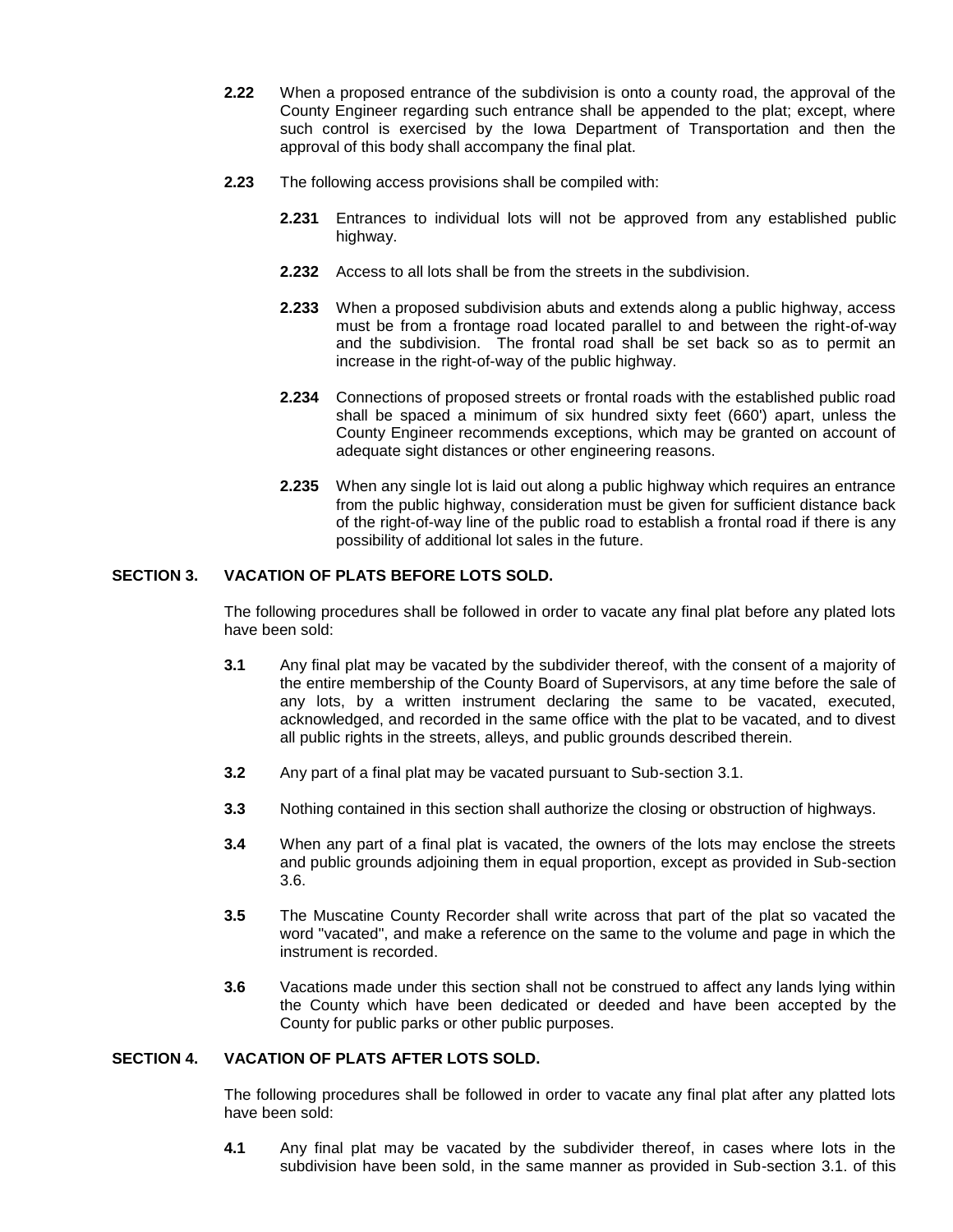ordinance, except that all of the owners of lots in the plat must join in the execution of the aforesaid writing.

- **4.2** Any part of a final plat may be vacated pursuant to Sub-section 3.1 of this ordinance, except that all of the owners of lots in the part of the plat to be vacated must join in the execution of the aforesaid writing.
- **4.3** Nothing contained in this section shall authorize the closing or obstruction of highways.
- **4.4** When any part of a final plat is vacated, the owners of the lots may enclose the streets, and public ground adjoining them in equal proportion, except as provided in Sub-sections 4.6 and 4.9.
- **4.5** The Muscatine County Recorder shall write across that part of the plat so vacated the word "vacated", and make a reference on the same to the volume and page in which the instrument is recorded.
- **4.6** Vacations made under this section shall not be construed to affect any lands lying within the County, which have been dedicated or deeded and accepted by the County for public parks or other public purposes.
- **4.7** Whenever the owners of one or more lots in a plat which has been recorded, shall desire to vacate a part of the plat, a petition, signed by all the owners of lots adjoining or within two hundred feet (200') of the lots and roads, streets or alleys to be vacated, shall be submitted to the Muscatine County Zoning Commission. Upon hearing, the County Zoning Commission shall submit its recommendation to the Muscatine County Board of Supervisors.
- **4.8** The County Zoning Administrative Officer shall give notice of hearing before the County Zoning Commission by publication in a newspaper of general circulation published within the county at least fifteen (15) days prior to the date of the hearing, and by certified mail to all owners of lots adjoining or within two hundred feet (200') of the lots and roads, streets or alleys to be vacated. Notice of hearing before the County Board of Supervisors upon the County Zoning Commission recommendation shall be by publication in a newspaper of general circulation published within the county at least fifteen (15) days prior to the date of the hearing, and by certified mail to all owners of lots adjoining or within two hundred feet (200') of the lots and roads, streets or alleys to be vacated.
- **4.9** Notice of hearing before the County Zoning Commission and the County Board of Supervisors shall include the time and place of such hearing, the location of the particular plat, and road, street or alley, or part thereof, the vacation of which is to be considered, and such other data as may be deemed pertinent.
- **4.10** At the hearing upon the petition and recommendation of the County Zoning Commission, the County Board of Supervisors, if it shall appear that all the owners of lots in the part of the plat and road, street or alley to be vacated desire the vacation, and there is no valid objection thereto, a decision shall be rendered vacating such portion of the plat and the roads, streets, or alleys therein, and for all purposes of assessment such portion of the County shall be as if it had never been platted into lots; but if any street as laid out on the plat shall be needed for public use, it shall be excepted from the order of vacation and shall remain a public highway. A copy of the vacation decision rendered by the County Board of Supervisors shall be filed with the Muscatine County Auditor.
- **4.11** At or before the hearing of the petition before the County Zoning Commission, the County Engineer shall submit an affidavit stating that the roads, streets and alleys proposed to be vacated are not accepted by the County, are not generally used by the public, the County does not maintain or exercise control over these roads, streets and alleys, and the County will execute a Quit Claim Deed for the roads, streets and alleys vacated pursuant to this ordinance to adjacent land owners upon request and receipt of an accurate legal description.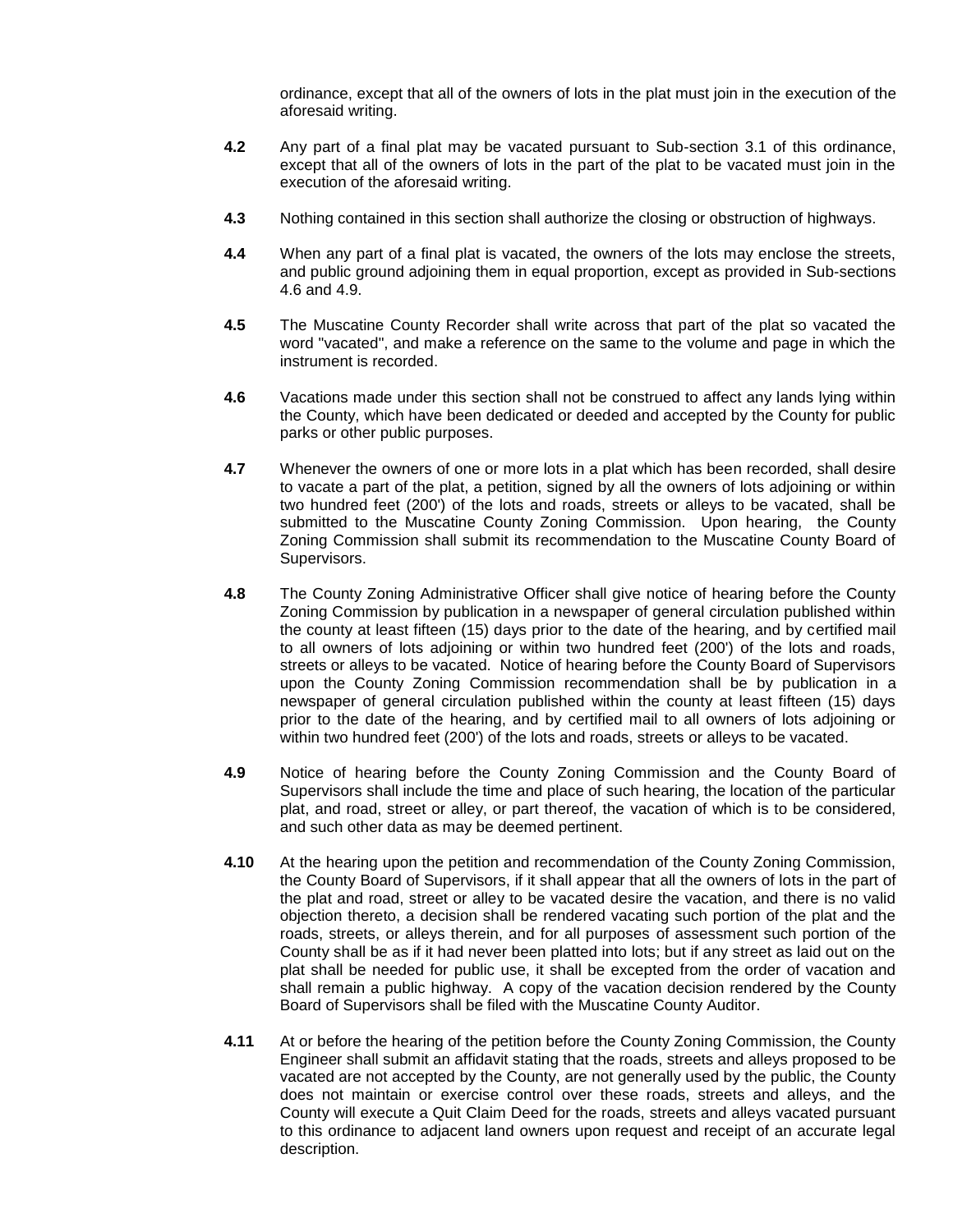#### **SECTION 5. REPLATTING.**

The owner of any lots in a vacated plat may cause the same and a proportionate part of the adjacent streets and public grounds to be replatted and numbered by a registered land surveyor in the same manner as is required for platting in the first instance, and when such plat is acknowledged by such owner, and is recorded as provided in this Ordinance, such lots may be conveyed and assessed by the number given them on such plat.

## **ARTICLE IV: IMPROVEMENTS**

#### **SECTION 1. IMPROVEMENTS.**

**Improvements Required.** Before any portion of the final plat of any subdivision is finally approved for recording, the subdivider shall make and install improvements required as hereinafter stated, in that portion of the plat which is to be finally recorded. The final plat shall not be approved until the plans and specifications are acceptable to the County Engineer. In lieu of final completion of the minimum improvements before the plat is finally approved, the subdivider shall post a bond or suitable alternative performance guarantee, approved by the County Board of Supervisors and County Treasurer, which bond will insure to the County that the improvements will be completed by the subdivider within three (3) years after final approval of the plan and to provide for the repairs necessitated by defects in material or workmanship within two (2) years of completion of said improvements. The amount of the bond shall not be less than the estimated cost of the improvements as determined by a Registered Professional Engineer acting for the subdivider and the amount of the estimate must be approved by the County Engineer.

Before any dwelling or mobile home can be occupied, all improvements passing the front of the dwelling or mobile home must be complete.

## **SECTION 2. MINIMUM IMPROVEMENTS.**

- **2.1 Streets.** The subdivider shall grade and improve all streets within the subdivision. The plat must show that the streets will not be dedicated as public responsibility, but are to be maintained by the abutting property owners or the subdivision's home association.
	- **2.11** Two types of cross sections are provided for, namely: open type ditches for surface drainage and closed ditch section designed for surface water to be carried in adequately designed storm sewers and intakes as follows:
		- **2.111** Open type ditches for surface drainage specifications:

Shoulder-to-shoulder width - minimum of thirty feet (30').

Crown - minimum of six inches (6").

Fore slopes - minimum of two (2) to one (1).

Ditch bottom width - variable, minimum of four feet (4').

Back slopes - minimum of one and one-half (1-1/2) to one (1).

Cross Road Culverts - size; as required by Talbot's Formula using a maximum rainfall of four inches (4") per hour.

Cross Road Culverts - type and minimum depth of fill shall meet manufacturer's limitations.

Entrance pipe - diameter; minimum of eighteen inches (18"). Type, either concrete or corrugated metal pipe.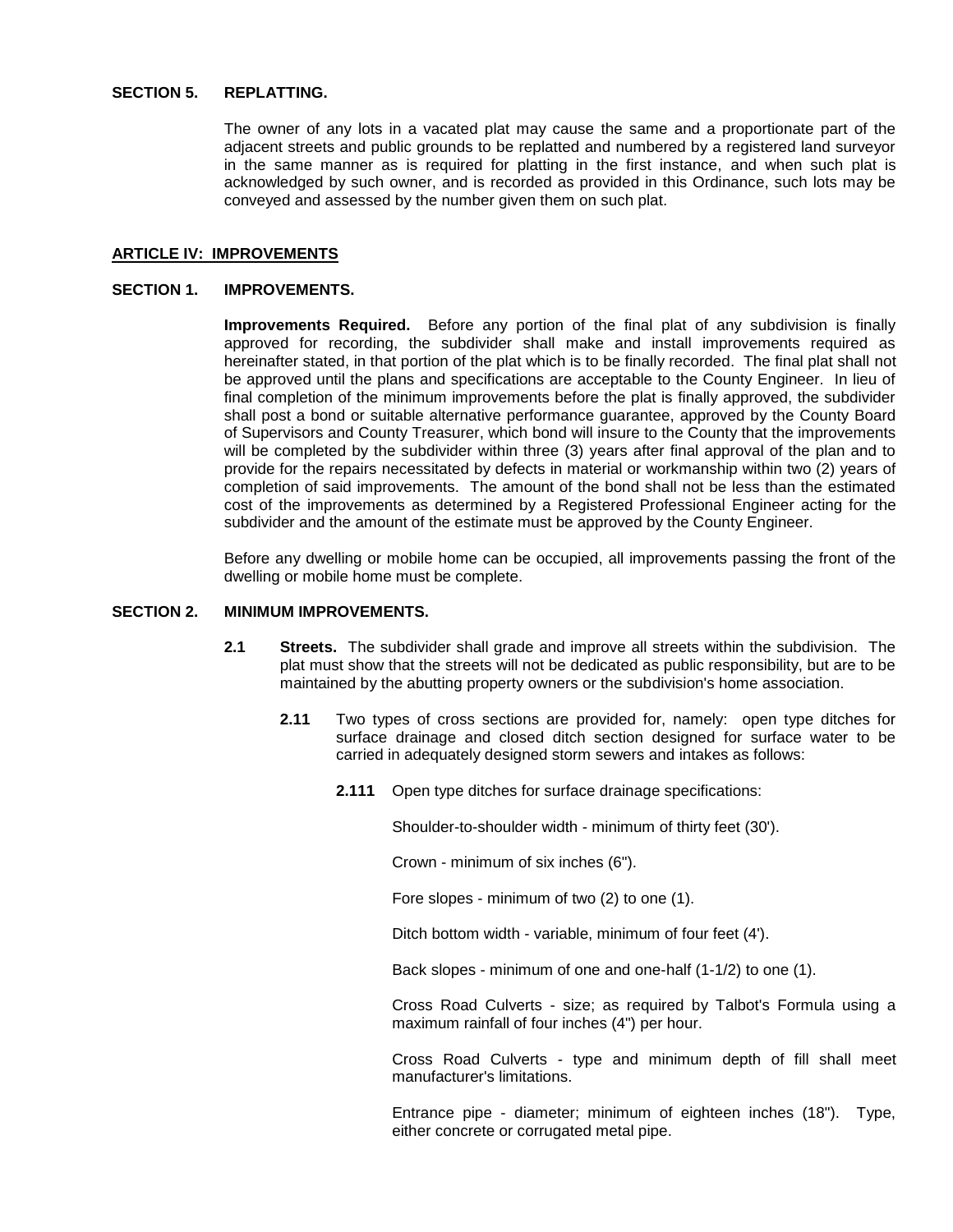Surfacing for subdivisions with less than 40 lots - minimum construction: six inches (6") rolled stone base with double bituminous seal coat as per current Iowa Department of Transportation Standard Specifications.

Surfacing for subdivisions with 40 or more lots - minimum construction: 22' width, soil sub-base with moisture and density control of 95 PFC or greater, with 6-inches (6") rolled stone base and 3-inches (3") asphalt concrete wearing surface.

**2.112** Closed Ditch Section - designed for surface water to be carried in adequately designed storm sewers and intakes specifications:

Shoulder-to-shoulder - width; minimum of forty-three feet (43').

Combination curb and gutter - minimum width back to back of curbs; thirty-one feet (31').

Curb height above gutter - minimum of six inches (6").

Cross road and entrance culverts - same requirements as set out for open type ditch section.

Surfacing - minimum construction shall be a four inch (4") soil aggregate sub base, with a six inch (6") rolled stone base and a three inch (3") asphaltic concrete wearing surface, or a six inch (6") unreinforced portland cement concrete pavement, or a four inch (4") black base and two inch (2") mat.

- **2.12** The street profiles and drainage connected with such streets shall be determined by a Registered Professional Engineer. In any subdivision containing a lot or lots of less than one (1) acre, the County Zoning Commission shall determine which type of cross section shall be required by the owner or subdivider.
- **2.2 Sanitary Sewer System.** All components and facilities shall be constructed in conformance with the Private Sewage Disposal Systems Ordinance of Muscatine County, including mandatory connection to a public sewer system when it is reasonably accessible or when it is not reasonably accessible, use of an approved onsite wastewater treatment and disposal system.
- **2.3 Water System.** All components and facilities shall be constructed in conformance with the Water Wells Ordinance of Muscatine County.
- **2.4 Storm Water Management.** All components and facilities of an approved Storm Water Management Plan shall be constructed in conformance with the plan.
- **2.5 Minimum Lot Size.** Fifteen thousand square feet (15,000 sq. ft.) lots as outlined in the R-3 zoning classification and the five thousand (5,000) or seven thousand (7,000) square feet outline in the M-1 zoning classification will not be permitted unless a community well and central sewerage system is provided to serve all dwelling units. A minimum lot of twenty thousand square feet (20,000 sq. ft.) in the R-2 zoning classification may be approved if private septic tanks and wells are to be used, provided that the size of septic tanks and subsurface absorption system and location and depth of individual wells meet the requirements of the Division of Engineering of the Public Health Department of the State of Iowa.

Approval of this lot size or R-2 zoning classification under the sewage and water supply facilities may be denied if the soil type is such that the individual septic tanks will contaminate the ground water used for the water supply.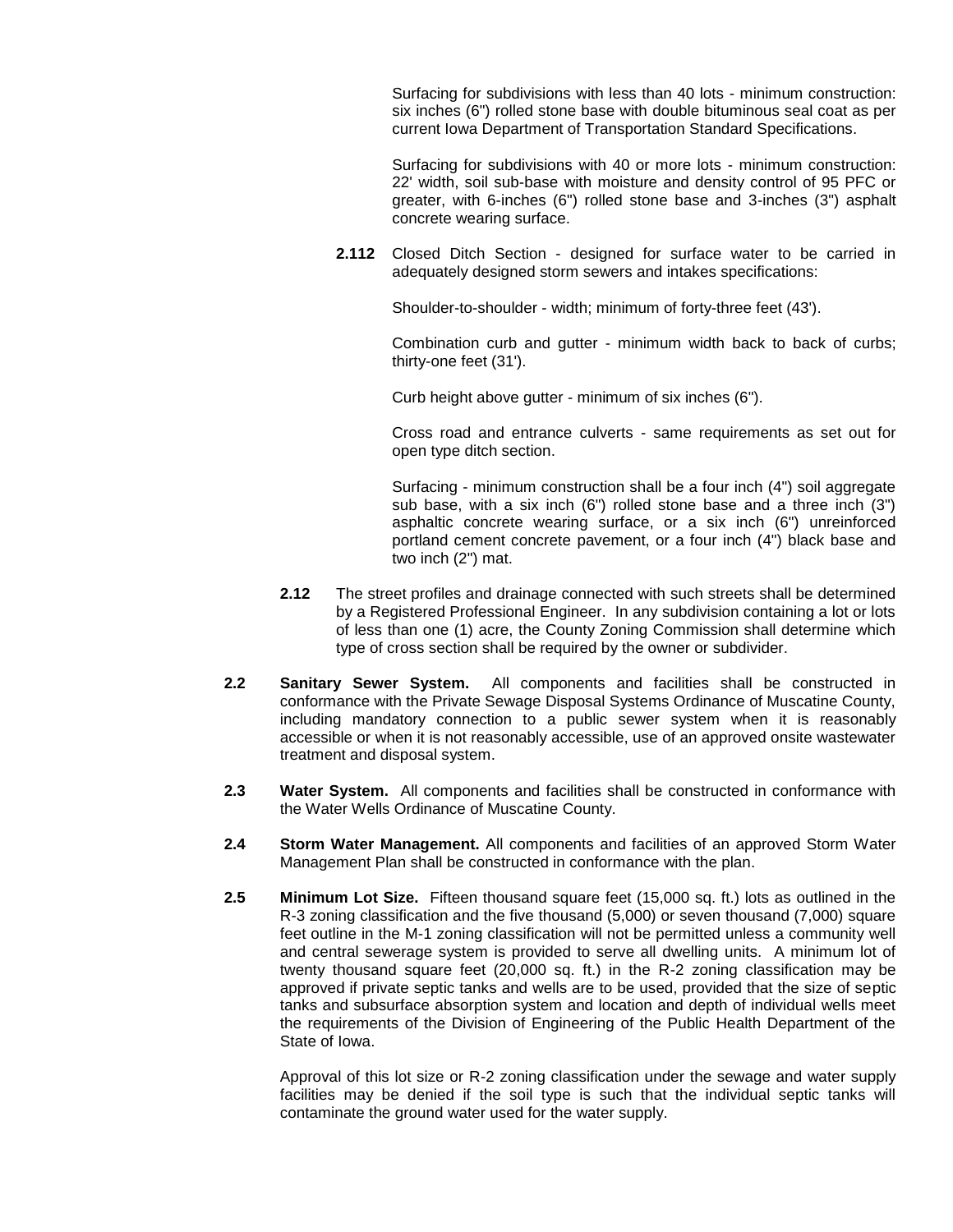- **2.6 Fire Wells and Water Hydrants.** Fire wells or water hydrants or both must be located at adequate intervals in the subdivision. Water hydrants must be provided only when access to a municipal water system is within one-fourth (1/4) mile of the subdivision.
- **2.7 Plantings.** The subdivider shall not plant trees on the parking area of any street in subdivisions.
- **2.8 Additional Improvements.** The County Zoning Commission may require the installation of sidewalks or pedestrian ways and street lights. The subdivider may also be required to grade and seed or sod all lots, plant trees, install street signs and provide parks, playgrounds and recreation areas.
- **2.9 Fences.** When a subdivision adjoins property used for agricultural purposes, the subdividers shall assume the responsibility of construction and maintenance of a fence along the common boundary between the subdivision and the agricultural property. The fence shall be of thirty-two inch (32") woven wire construction, with steel or wooden posts set every twelve feet (12'), and with three (3) strands of barbed wire. The subdivider must transfer this responsibility to the subsequent property owners.

## **SECTION 3. EASEMENTS**

The following minimum standards shall apply to the granting of easements:

**3.1 Streams.** Where a subdivision is traversed by a water course, drainage way, channel or stream, the subdivider shall make adequate provision for straightening or widening the channel so it will properly carry the surface water and shall also provide and dedicate to Muscatine County an easement for access fifteen feet (15') wide adjoining the top of both banks of such water course and substantially following the lines of such water course, or the relocation of the water course.

## **3.2 Utilities.**

- **3.21** All plats shall provide for utility easements; such easements shall have minimum widths of fifteen feet (15') and, where located along adjoining lot lines, one-half the width shall be taken from each lot. Before approval of any plat, the location of such easements shall be submitted for approval of local public utilities companies.
- **3.22** A perpetual easement shall be granted over and along areas shown on the plat and marked "Easement" in which utility agencies may install, lay, construct, renew, operate, maintain and remove conduits, cables, pipes, poles and wires, overhead and underground, with all necessary braces, and the right to install service drops either overhead or underground from point of service to any house or building in a line which may cross more than one lot if necessary, together with guys, anchors and other equipment for the purpose of servicing lots in the subdivision and other property, if expedient, with water, sewer, telephone, gas and electric service as part of the respective utility systems. There shall also be granted the right to trim and keep trimmed any trees or shrubs which may interfere or threaten to interfere with any of such public utility equipment, and the right shall also be granted to such agencies to enter upon the lots at all times necessary for the purposes aforesaid. No permanent buildings or trees shall be placed on areas shown on any plat and marked as "Easement" but same may be used for gardens, shrubs, landscaping and other purposes which do not then or shall not later interfere with the aforesaid uses or the rights to be granted.
- **3.23** The foregoing right shall be granted upon the express condition that the respective utility agencies will assume liability for all damage to the property caused by failure to use due care in exercise of the granted right.
- **3.24** Upon receipt of a proposed plat from the proprietor, the utility agencies affected shall within ten (10) days thereafter approved, disapprove and give reasons, or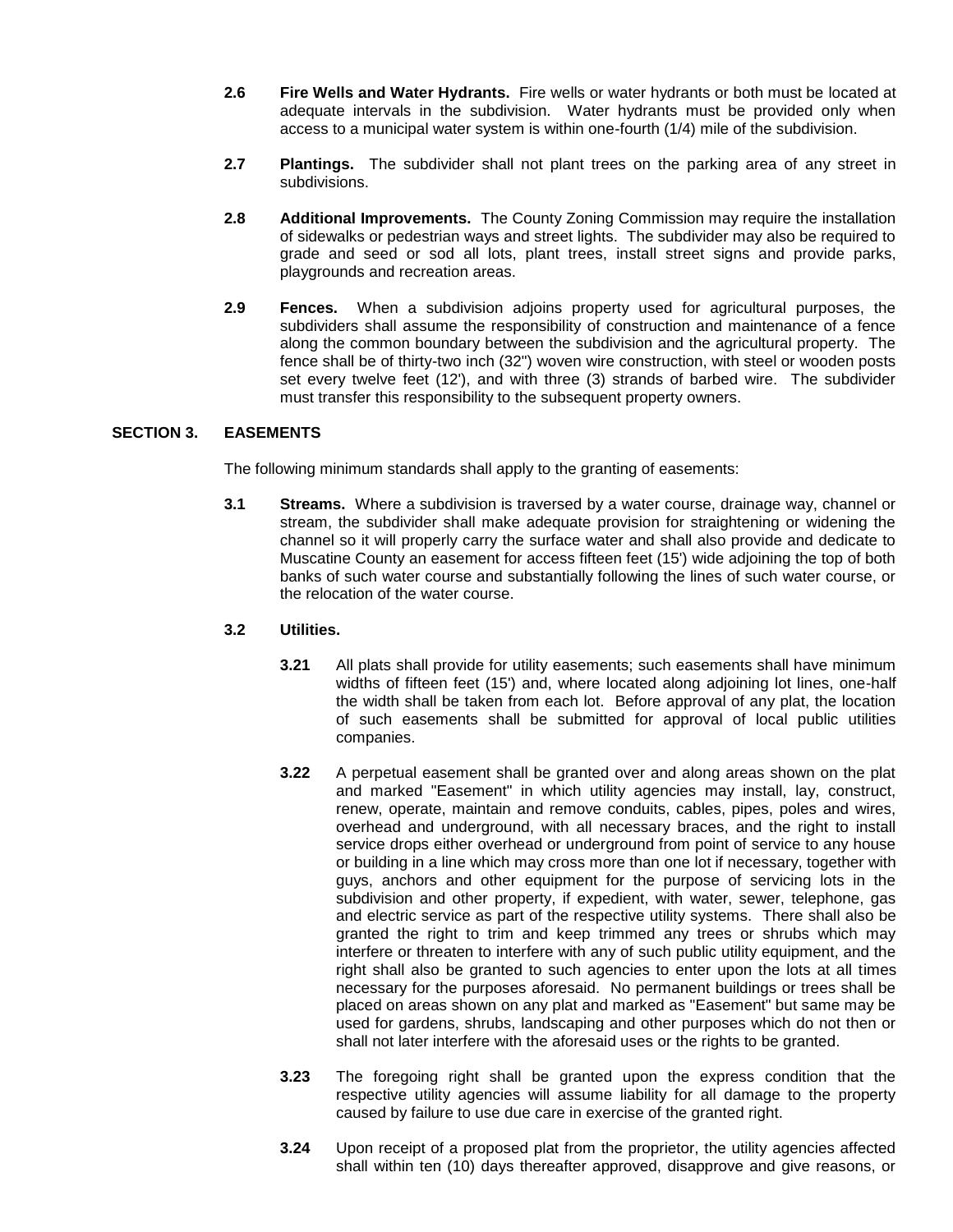do nothing. The County Zoning Commission shall make the final decision in those incidents of conflict between utility agencies and proprietor.

## **SECTION 4. MONUMENTATION OF LAND SURVEYS.**

Any boundary control monument set by a land surveyor shall be of reasonably permanent material solidly embedded in the ground and capable of being detected by magnetic or electronic equipment in common use. In addition, the land surveyor shall solidly affix to the top of the monument a cap of reasonably inert material bearing an embossed or stencil cut marking of the Iowa registration number of the land surveyor. Aliquot corners shall be marked in accordance with the procedure described in the "Manual of Instructions for the Survey of the Public Lands of the United States." If only one reference or witness corner is used, it must be an actual boundary line or prolongation thereof, otherwise at least two such reference or witness monuments shall be set. No land surveyor shall remove or destroy existing evidence to a boundary when setting a monument. Such evidence shall be lowered in its true position and be fully described in the field notes and plat of survey.

#### **ARTICLE V: MINIMUM STANDARDS OF DESIGN AND DEVELOPMENT**

#### **SECTION 1. APPLICABILITY.**

No preliminary or final plat and plan of a proposed subdivision shall be considered for approval unless it conforms to the following minimum standards of design necessary to protect public health, safety and general welfare.

## **SECTION 2. CHARACTER OF DEVELOPMENT.**

The County Zoning Commission shall confer with the subdivider regarding the type and character of development by reason of flooding, ponding, poor drainage, adverse soil conditions, adverse geological formations, unsatisfactory topography or other conditions likely to be harmful to the public health, safety or general welfare, unless such unsuitable conditions are corrected to the satisfaction of the County Zoning Commission. Based on the land suitability and zoning regulations or proposed zoning district for the subdivision, the County Zoning Commission may require that certain minimum deed restrictions be placed upon the property.

#### **SECTION 3. LANDS SUBJECT TO FLOODING.**

A subdivision containing land located in a floodway or a flood hazard area shall conform to the Muscatine County Flood Plain Management Ordinance, Title III, Chapter IV.

## **SECTION 4. PLAT TO CONFORM TO COMPREHENSIVE PLAN.**

The arrangement, character, extent, width, grade and location of all streets, and the general nature and extent of the lots and uses proposed, shall conform to the *Muscatine County Comprehensive Plan* and shall conform to such other plans, including but not limited to a County Road or Street Plan, Sanitary Sewer System Plan, a Water System Plan or a Parks and Open Space Plan, provided such plan has been adopted by the County.

#### **SECTION 5. CONSTRUCTION STANDARDS FOR IMPROVEMENTS.**

In addition to the standards set forth in this Ordinance, the County Engineer shall from time to time prepare, and the Board of Supervisors shall from time to time adopt by resolution, technical standards for public improvements. Such standards shall contain the minimum acceptable specifications for the construction of improvements. Such technical standards may vary for classes of improvements, giving due regard to the classification of streets and roads or other improvements, and the extent and character of the area served by the improvements. Upon adoption, such standards shall have force and effect as if they were fully set forth herein.

## **SECTION 6. ENGINEERING CERTIFICATION.**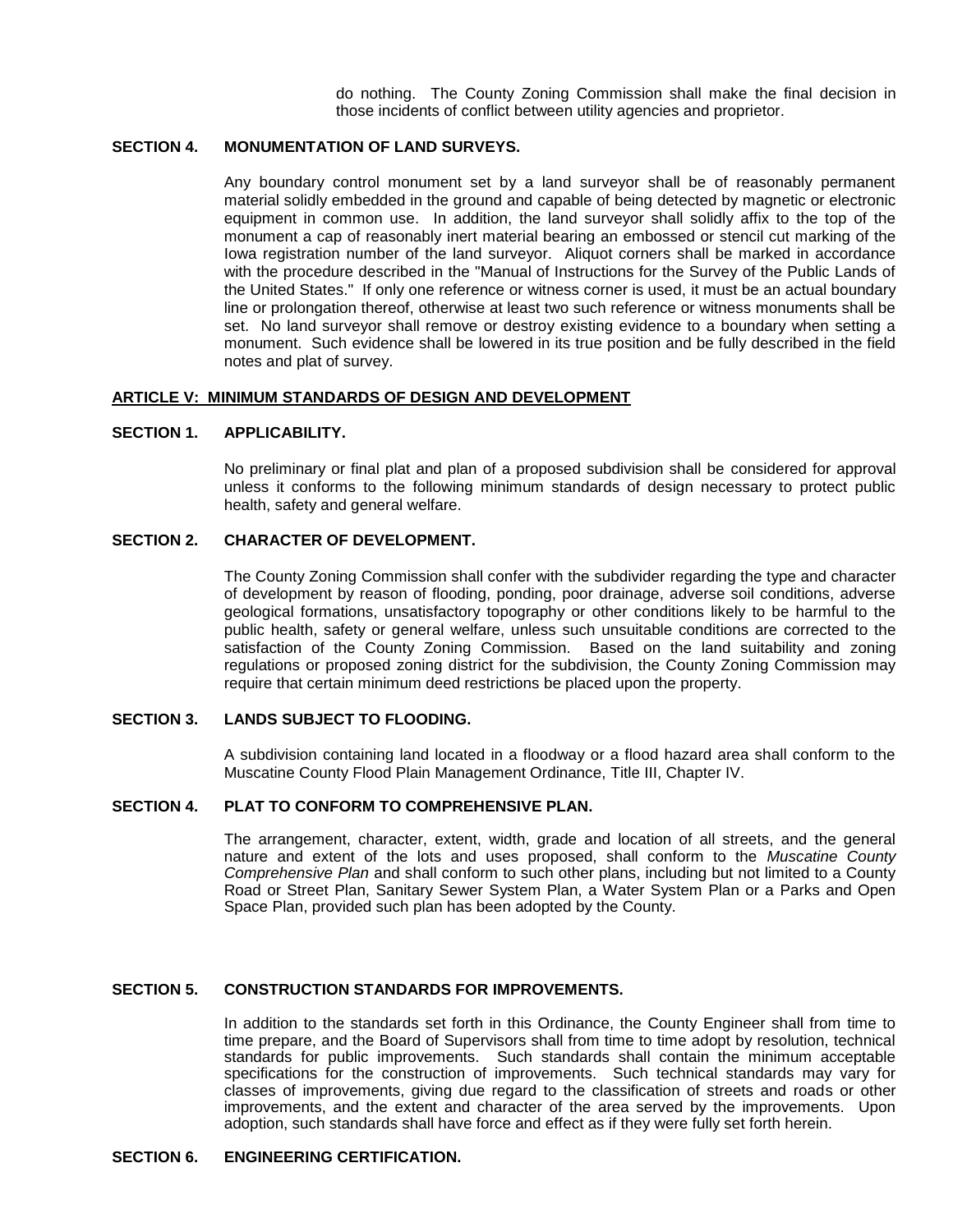All designs, materials, inspection and construction procedures on said streets shall be certified to the County Engineer by a written report signed by a Registered Professional Engineer.

## **SECTION 7. LARGE LOT SUBDIVISIONS.**

Whenever the area is divided into lots containing one (1) or more acres and there are indications that such lots will eventually be subdivided into small building plots, consideration must be given to the street and lot arrangement of the original subdivision so that additional minor streets can be opened which will permit a logical arrangement of smaller lots.

#### **SECTION 8. LOT CONFIGURATION.**

Side lines of lots shall be at right angles or radial to the street line or substantially so; and along curvilinear street lines, side lines of lots formed by radial projections shall form a lot having not less than twenty feet (20') across the rear property line.

#### **SECTION 9. STREET DESIGN.**

- **9.1 Relation to Adjoining Street Systems.** The arrangement of streets in new subdivision shall make provisions for the continuation of the principal existing streets in adjoining additions or their projection where adjoining property is not subdivided.
- **9.2 Right-of-Way Requirements.** The following minimum right-of-ways shall be provided:

| Collector streets       | 66 feet |
|-------------------------|---------|
| Minor streets           | 66 feet |
| Cul-de-sac streets      | 66 feet |
| Marginal access streets | 66 feet |
| Pedestrian ways         | 10 feet |

- **9.3 Thoroughfares.** Thoroughfares and other higher class streets shall meet standards designated by the County Board of Supervisors with the advice of the County Zoning Commission.
- **9.4 Cul-de-sac Streets.** Cul-de-sac streets shall be no more than five hundred feet (500') long. Each cul-de-sac shall have a terminus of nearly circular shape with a minimum diameter of one hundred and ten feet (110').
- **9.5 Alleys.** Alleys shall not be permitted in a residential district unless deemed necessary by the County Zoning Commission.

#### **SECTION 10. SANITARY SEWER DESIGN.**

Subdivisions containing forty (40) or more lots shall provide common sanitary sewerage treatment using the administrative rules of the Iowa Department of Natural Resources. Subdivisions containing less than forty (40) lots may install septic systems in lieu of the common treatment using County Health Department standards. If the developer or the developer's successors subsequently files a Preliminary Plat or Final Plat which would increase the total number to forty (40) or more lots, the County Zoning Commission shall not consider such plat until the developer installs or, agrees to install, at his own expense, common sewer to the previously approved lots. This restriction covers all contiguous land which the developer owns or purchases in the future. A bond or performance guarantee as described in Article IV, Section 1 may be posted in lieu of sewer installation. Lots where septic systems are proposed shall provide adequate space for two (2) septic fields, the second field to act as a back up when the first field fails.

Subdivisions containing twenty (20) lots or more shall submit plans on the preliminary plat that include provisions for entity managed waste water treatment systems. Preliminary soil evaluations or percolation test results shall be included and space reserved on each lot for accommodating individual treatment systems or portions of a community treatment system shall be included on the preliminary plat. In the event that soil conditions dictate that alternate systems such as a sand filter be required, a common discharge line shall be noted on the preliminary plat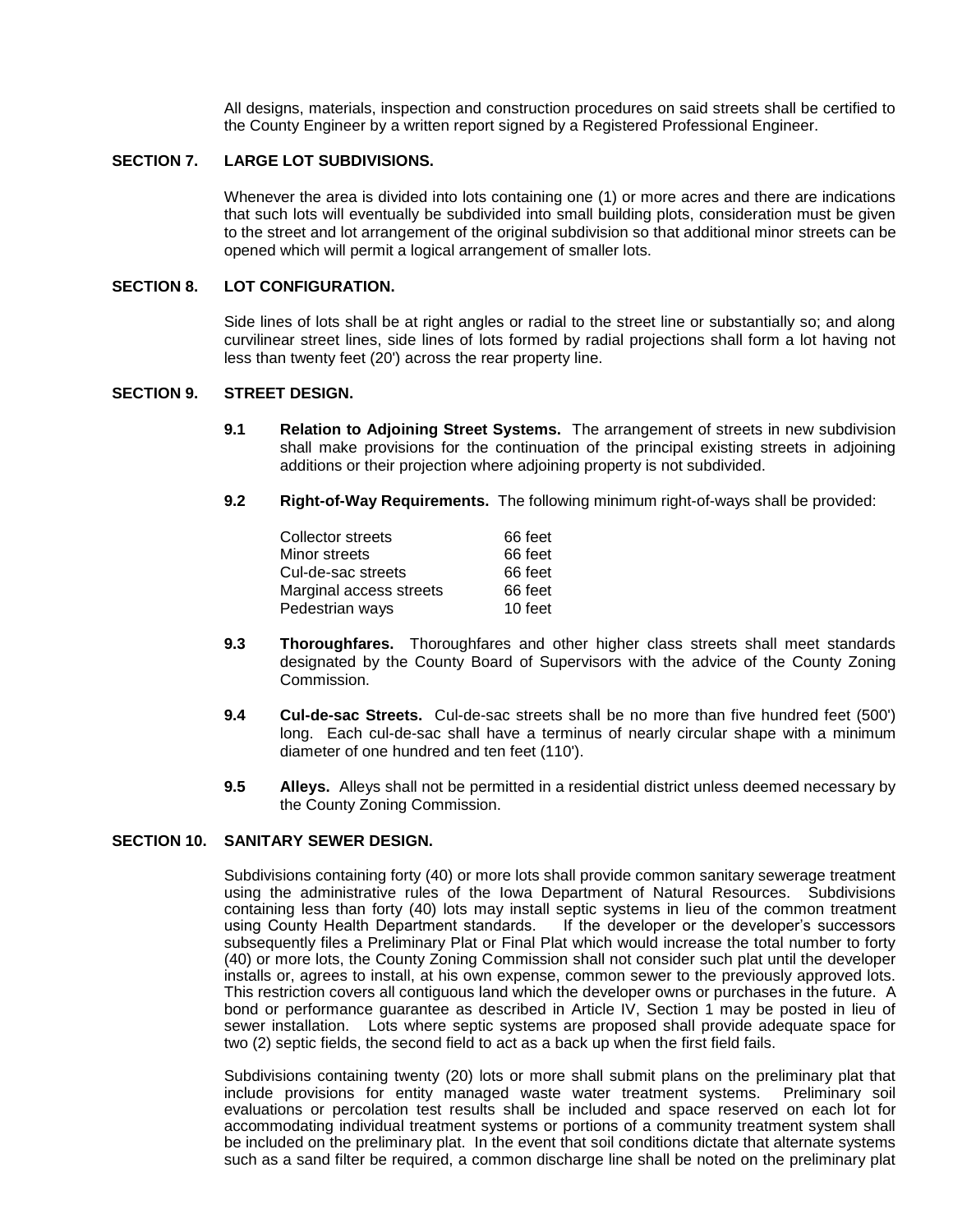and installed by the developer where topography allows. Individual sampling ports shall be installed where necessary. A management entity may be anyone qualified to sample and/or maintain the types of systems present in the development. Proof of contract with a qualified management entity shall be provided prior to any system be permitted or any occupancy being granted for any residence within the development.

#### **SECTION 11. PEDESTRIAN WAYS.**

Pedestrian ways may be required in blocks of length greater than nine hundred feet (900').

## **SECTION 12. RAILROADS.**

When the area to be subdivided adjoins a railroad right-of-way, no street shall be planned which is parallel or approximately parallel to the railroad, unless it is one hundred fifty feet (150') or more from the line of the railroad right-of-way.

#### **SECTION 13. PARKS, PLAYGROUNDS AND RECREATION AREAS.**

The subdivider of all residential subdivisions with forty (40) or more lots shall reserve land for parks and playgrounds or other recreation purposes in locations where such reservations would be appropriate. Each reservation shall be of suitable size, dimension, topography and general character and shall have adequate road access for the particular purpose. The area shall be shown and marked on the plat, "Reserved for Park and/or Recreation Purposes". The subdivider shall use the following table, which is based on providing three (3) acres of recreation area for every one hundred (100) dwelling units. The County Zoning Commission may refer such proposed reservations to the Muscatine County Conservation Board for recommendations. The reservation shall be preserved by covenant of private open space, provided there shall exist sufficient covenants, running with the land, to insure adequate maintenance by the property owners benefiting from such parks and playgrounds or other recreation purposes.

| <b>Single Family</b><br>Lots<br>Size of Lot | <b>Percentage of Total Land</b><br><b>Subdivision to be Reserved</b><br><b>Recreation Purposes</b> |
|---------------------------------------------|----------------------------------------------------------------------------------------------------|
| 80,000 sq.ft.                               | or $> 1.5\%$                                                                                       |
| 50,000 sq.ft.                               | 2.5%                                                                                               |
| 40,000 sq.ft.                               | 3.0%                                                                                               |
| 35,000 sq.ft.                               | 3.5%                                                                                               |
| 25,000 sq.ft.                               | 5.0%                                                                                               |
| 15,000 sq.ft.                               | 8.0%                                                                                               |

#### **Table of Recreation Requirements**

## **ARTICLE VI: VARIATIONS AND EXCEPTIONS**

#### **SECTION 1. VARIATIONS AND EXCEPTIONS PERMITTED.**

Whenever the tract proposed to be subdivided is of such unusual size or shape or is surrounded by such development or unusual conditions that the strict application of the requirements contained in the Muscatine County Subdivision Ordinance would result in substantial hardships or injustices, the County Board of Supervisors upon recommendation of the County Zoning Commission may modify or vary such requirements to the end that the subdivider is allowed to develop the property in a reasonable manner; provided, however, that all such variations and exceptions granted hereunder shall be in harmony with the intended spirit of the Muscatine County Subdivision Ordinance and granted with the view toward protecting the public interest and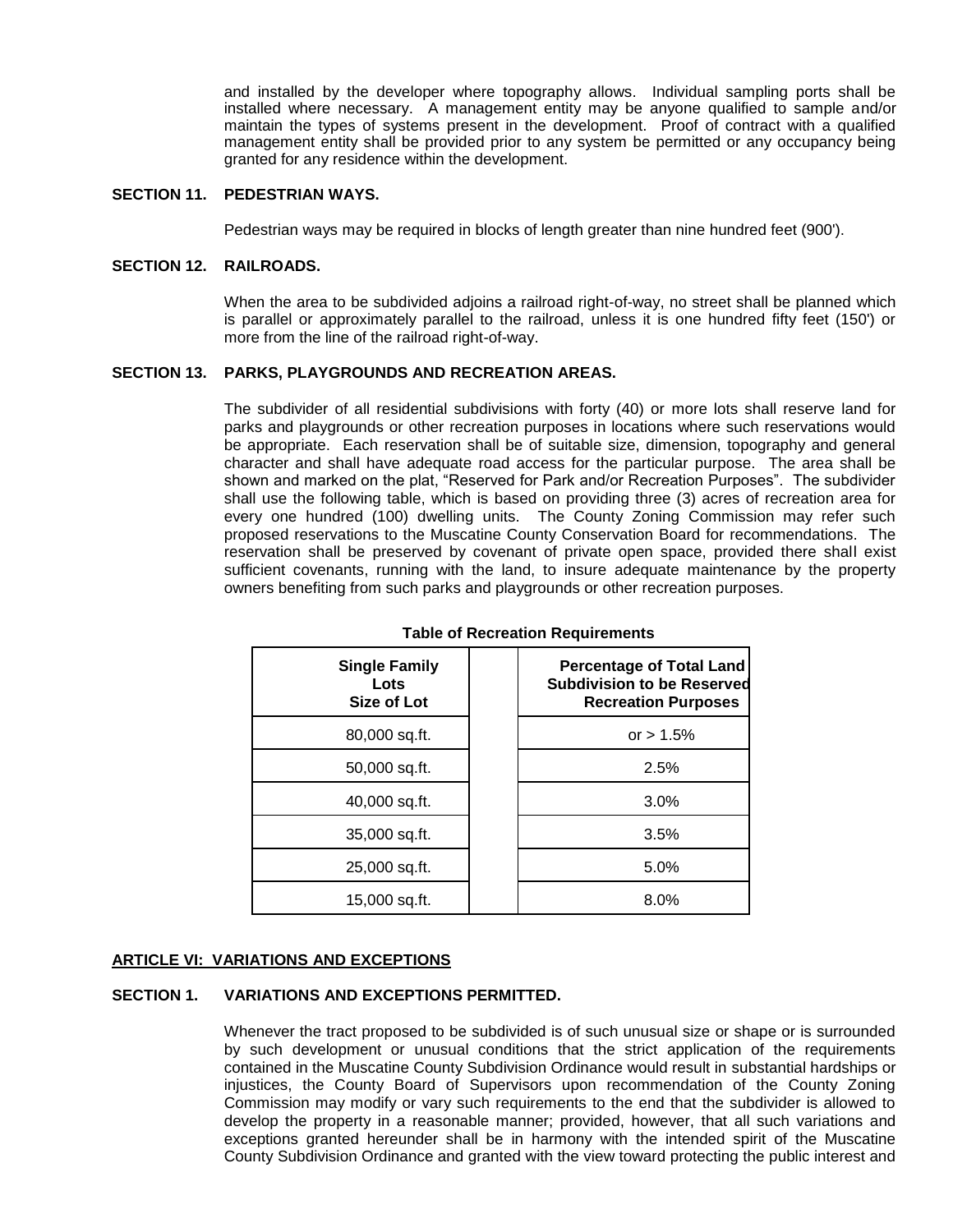welfare. Any variance recommended by the County Zoning Commission is required to be entered in writing in the minutes of the County Zoning Commission and the reasoning on which the departure was justified shall be set forth.

#### **SECTION 2. LIMITATIONS.**

In no case shall any variation or modification be more than a minimum easing of the requirements of the Muscatine County Subdivision Ordinance. In no case shall it have the effect of reducing the traffic capacity of any street or be in conflict with any zoning ordinance or map.

#### **SECTION 3. APPROVAL REQUIRED.**

Such variances and waivers may be granted by an affirmative vote of two-thirds (2/3) of the members of the County Board of Supervisors.

#### **SECTION 4. CONDITIONAL APPROVAL.**

In granting variances and modifications, the County Board of Supervisors may require such conditions as will, in its judgment, secure substantially the objectives of the requirements so varied or modified.

#### **ARTICLE VII: AMENDMENTS**

#### **SECTION 1. AMENDMENTS.**

Any regulation or provisions of this ordinance may be changed and amended from time to time by the County Board of Supervisors; provided, however, that such changes and amendments shall not become effective until after study and report by the County Zoning Commission and until after a public hearing has been held, a public notice of which shall have been given in a newspaper of general circulation in the County at least fifteen (15) days prior to such hearing.

#### **ARTICLE VIII: ADMINISTRATION AND ENFORCEMENT**

#### **SECTION 1. ENFORCEMENT.**

No plat of any subdivision shall be entitled to be recorded in the County Recorder's office or have validity until it shall have been approved in the manner prescribed herein.

The County Zoning Administrative Officer shall not issue zoning certificates or permits for any structure located on a lot in any subdivision, the plat of which has been prepared after the date of the adoption of this ordinance but which has not been approved in accordance with the provisions contained herein.

## **SECTION 2. VIOLATIONS AND PENALTIES.**

These rules and regulations shall be enforced in accordance with the provisions of Title I Administration, Chapter V Enforcement Ordinance.

#### **SECTION 3. RESTRAINING ORDER.**

In case any building or structure is erected, constructed, reconstructed, altered, repaired, converted, or maintained, or any building, structure or land is used in violation of this Ordinance, the proper authorities of the County, in addition to other remedies, may institute any proper action or proceed in the name of Muscatine County, Iowa, to prevent such unlawful erection, construction, maintenance or use, to restrain, correct or abate such violation, to prevent any illegal act, conduct, business or use in or about said premises.

## **SECTION 4. FEES.**

Before a preliminary plat shall be considered by the County Zoning Commission, the subdivider or his agency shall deposit with the Treasurer of Muscatine County, Iowa, in care of the County Zoning Administrative Officer, a fee determined by the County Board of Supervisors. Before a final plat shall be considered by the County Zoning Commission the subdivider or his agent shall